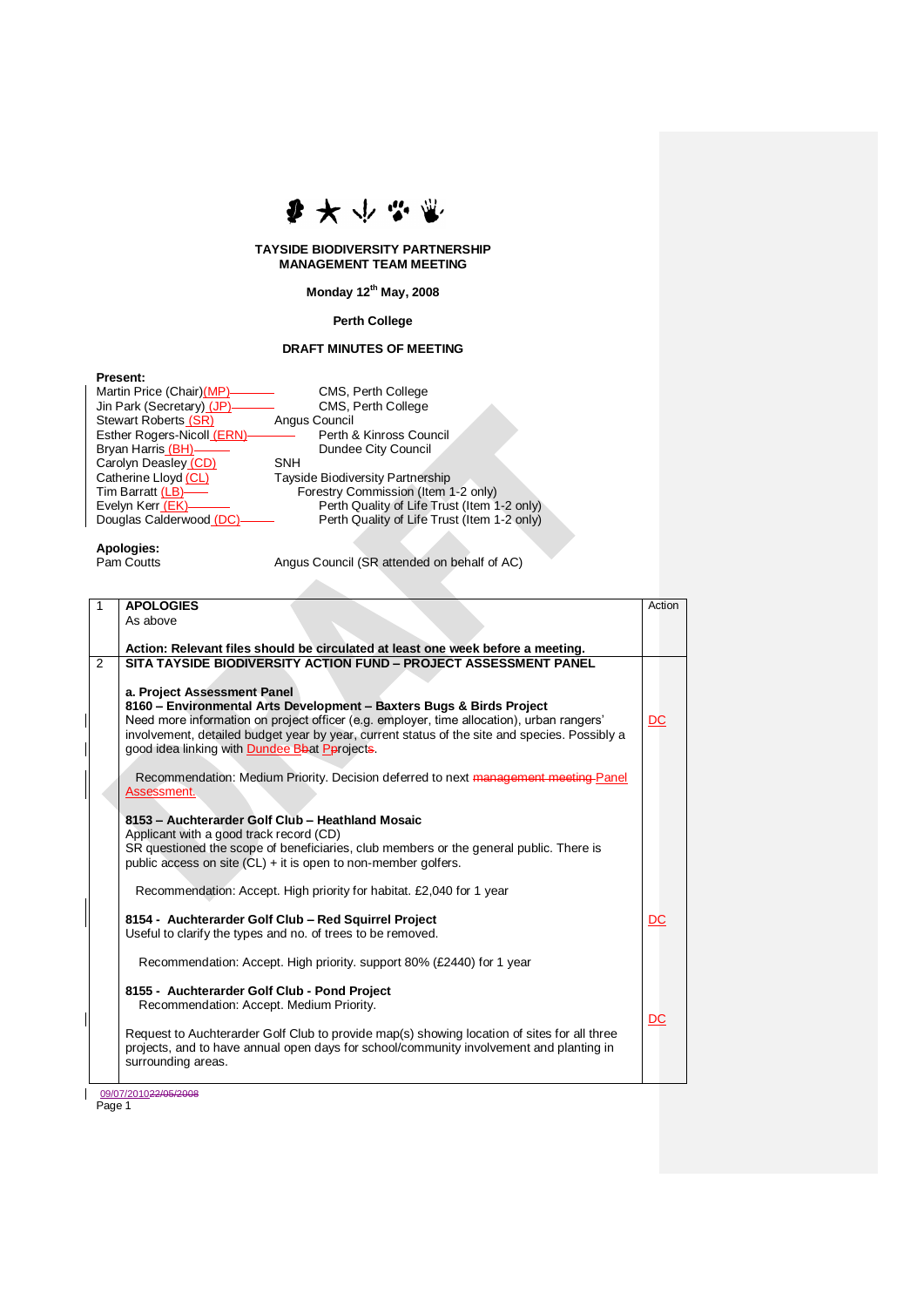|        | b. Revision of TBAF Application Guidelines<br>These guidelines will be revised before the next meeting. One item to include is the need to<br>provide a map of proposed sites.                                                                                                                                                                                                                                                                                                                                                                                                                                                                                                                         | DC/<br><b>CL</b>         |                               |
|--------|--------------------------------------------------------------------------------------------------------------------------------------------------------------------------------------------------------------------------------------------------------------------------------------------------------------------------------------------------------------------------------------------------------------------------------------------------------------------------------------------------------------------------------------------------------------------------------------------------------------------------------------------------------------------------------------------------------|--------------------------|-------------------------------|
| 3      | MINUTES OF MEETING held on 20 February 2008                                                                                                                                                                                                                                                                                                                                                                                                                                                                                                                                                                                                                                                            |                          |                               |
|        | Agreed                                                                                                                                                                                                                                                                                                                                                                                                                                                                                                                                                                                                                                                                                                 |                          |                               |
| 4      | <b>MATTERS ARISING</b><br>Digital voice recorder will be purchased. Consult with the council technician.                                                                                                                                                                                                                                                                                                                                                                                                                                                                                                                                                                                               | <b>CL</b>                |                               |
| 5<br>6 | TBP/Perth & Kinross Countryside Trust<br><b>SNH grant funding (funding via Scottish Government)</b><br>The Perth & Kinross Countryside Trust has expressed interest in hosting the TBP. Funding<br>for both this and biodiversity activities currently provided by SNH will be provided directly to<br>Councils from the Scottish Government. This funding will not be ring fenced for biodiversity<br>at a local authority level. More detail will be available in June (CD). CD not sure if "legacy<br>funding" 2007-10 will continue; this is being discussed by CoSLA. BH & ER recognised the<br>difficulties to ensure that money is available for biodiversity. To secure funding for the TBP in |                          |                               |
|        | the future, need to check whether Councils would maintain or increase support for TBP.<br>Action: CL will draft a letter to each of the 3 Council chief executives to emphasise<br>their biodiversity duty, TBAP's unique existence and current activities and thus the<br>importance of continued funding. MP will send out the letters.                                                                                                                                                                                                                                                                                                                                                              | <b>CL/</b><br>MР         |                               |
|        | <b>WORK PROGRAMME/CO-ORDINATOR'S REPORT</b><br>1.1 CD asked CL to reformat Co-ordinator Work Programme: remove the quarterly days                                                                                                                                                                                                                                                                                                                                                                                                                                                                                                                                                                      | $\overline{\phantom{a}}$ | <b>Formatted Table</b>        |
|        | section and replace Comments with Achievements.                                                                                                                                                                                                                                                                                                                                                                                                                                                                                                                                                                                                                                                        | 뜨                        |                               |
|        | 2.1 Promote Awareness – CL had undertaken six presentations in the 4 <sup>th</sup> Quarter and there                                                                                                                                                                                                                                                                                                                                                                                                                                                                                                                                                                                                   |                          | Formatted: Superscript        |
|        | had been excellent feedback from the various workshops. Press releases and articles                                                                                                                                                                                                                                                                                                                                                                                                                                                                                                                                                                                                                    |                          |                               |
|        | continue to be prepared and the website regularly updated.                                                                                                                                                                                                                                                                                                                                                                                                                                                                                                                                                                                                                                             |                          |                               |
|        | 3. Sub-group management- CL need to keep advice and push further. (Jin - not sure what<br>this means? Could Martin check this?)                                                                                                                                                                                                                                                                                                                                                                                                                                                                                                                                                                        |                          | Formatted: Highlight          |
|        | 3.12. Farmland projects should aim for funding from the SRDP; as should Upland and Water<br>and Wetland projects.                                                                                                                                                                                                                                                                                                                                                                                                                                                                                                                                                                                      |                          |                               |
|        | 3.18 Upland: no recent activities                                                                                                                                                                                                                                                                                                                                                                                                                                                                                                                                                                                                                                                                      |                          |                               |
|        | 3.26 Urban: very active – ZOOM survey about to be launched; distribution of Community<br>Gardens, Orchards & Allotments booklet going well; Swift survey underway for this year.                                                                                                                                                                                                                                                                                                                                                                                                                                                                                                                       |                          |                               |
|        | 3.35 Woodland: much going on with orchard projects led by the Forestry Commission.                                                                                                                                                                                                                                                                                                                                                                                                                                                                                                                                                                                                                     |                          |                               |
|        | Future projects should aim for funding from the SRDP. A reprint of the $2nd$ issue of the<br>Tayside Red Squirrel Newsletter was undertaken to support the Red Squirrel Householders'                                                                                                                                                                                                                                                                                                                                                                                                                                                                                                                  |                          | Formatted: Superscript        |
|        | Packs being circulated throughout Tayside.                                                                                                                                                                                                                                                                                                                                                                                                                                                                                                                                                                                                                                                             |                          |                               |
|        | 3.41 Education: there had been a very positive response to the publication of the 8-page<br>"From Summit to Sand" Newsletter which features many SITA TBAF projects. A                                                                                                                                                                                                                                                                                                                                                                                                                                                                                                                                 |                          |                               |
|        | comprehensive "Building Better Biodiversity" Programme has been prepared for 2008.                                                                                                                                                                                                                                                                                                                                                                                                                                                                                                                                                                                                                     |                          | Formatted: Font: Arial, 10 pt |
|        | Liaison with Scottish Biodiversity Forum and SNH led to the Perth Biodiversity Street Theatre<br>being included in the Top Ten Scottish Events 2008 leaflet - 40,000 copies.                                                                                                                                                                                                                                                                                                                                                                                                                                                                                                                           |                          | Formatted: Font: Arial, 10 pt |
|        | 4. Promote community involvement in biodiversity projects - CL continues to discuss<br>potential community projects ahead of SITA TBAF applications, and to advise on funding<br>where the TBAF grant is not applicable.                                                                                                                                                                                                                                                                                                                                                                                                                                                                               |                          |                               |
|        | 5. Promote joint working with organisations within and outwith the TBP:<br>Planning Manual, nearly ready (CL). BH asked a possibility of training days with local                                                                                                                                                                                                                                                                                                                                                                                                                                                                                                                                      |                          |                               |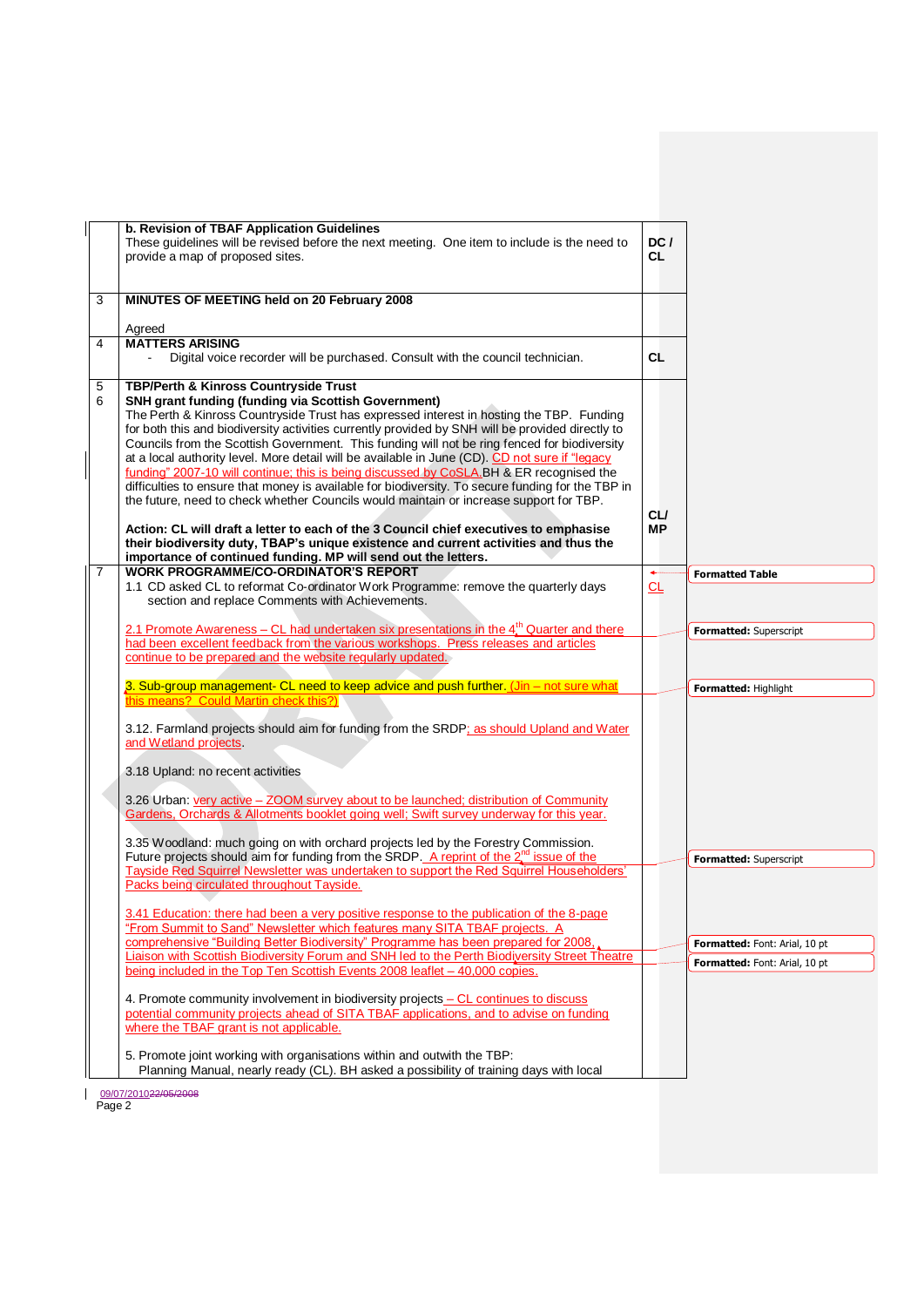|    | authorities and was told that no funding was available for it. would be interesting to share<br>feedback from PKC' planning seminar (CD).                                                                                                 |    |
|----|-------------------------------------------------------------------------------------------------------------------------------------------------------------------------------------------------------------------------------------------|----|
|    | 7. BARS Monitoring: RH will do this once she has been trained.<br>* Please see the attached file below for recent e-mail responses between LBAP Officers in<br>Scotland on the subject of the forthcoming BARS Reporting Round.           |    |
|    | Overall comments on Co-ordinator Work Programme: the Management Team is generally<br>happy and the programme well reflects past activities.                                                                                               |    |
|    | Actions: CL to revise Annual Report to incorporate information on time was used and<br>how this relates to the allocations in the original 2007-8 work programme.                                                                         | СL |
|    |                                                                                                                                                                                                                                           |    |
|    |                                                                                                                                                                                                                                           |    |
|    |                                                                                                                                                                                                                                           |    |
|    |                                                                                                                                                                                                                                           |    |
|    |                                                                                                                                                                                                                                           |    |
|    |                                                                                                                                                                                                                                           |    |
|    |                                                                                                                                                                                                                                           |    |
|    |                                                                                                                                                                                                                                           |    |
|    |                                                                                                                                                                                                                                           |    |
|    |                                                                                                                                                                                                                                           |    |
| 8  | <b>Support to TBAP</b><br>See item 5/6                                                                                                                                                                                                    |    |
| 9  | <b>TBP Website</b><br>A presentation by CL showed that there has been good revision and update, but still need                                                                                                                            |    |
|    | more work.<br>Action: CL will get the web manager to make it more user-friendly, regularly update,<br>add links to funders & comprehensive information (e.g. maps), etc. CL will circulate<br>user names and password for Partners Login. | CL |
| 10 | <b>FINANCES</b>                                                                                                                                                                                                                           |    |
|    | No major issues (apart from the expected delay by Dundee City Council due to the finance<br>officer's being off). Report will be provided to go out with the minutes.                                                                     |    |
| 11 | <b>AOCB</b>                                                                                                                                                                                                                               |    |
| 12 | DATE OF NEXT MEETINGS<br>22/08/08, 11/11/08 at Perth College                                                                                                                                                                              |    |
|    |                                                                                                                                                                                                                                           |    |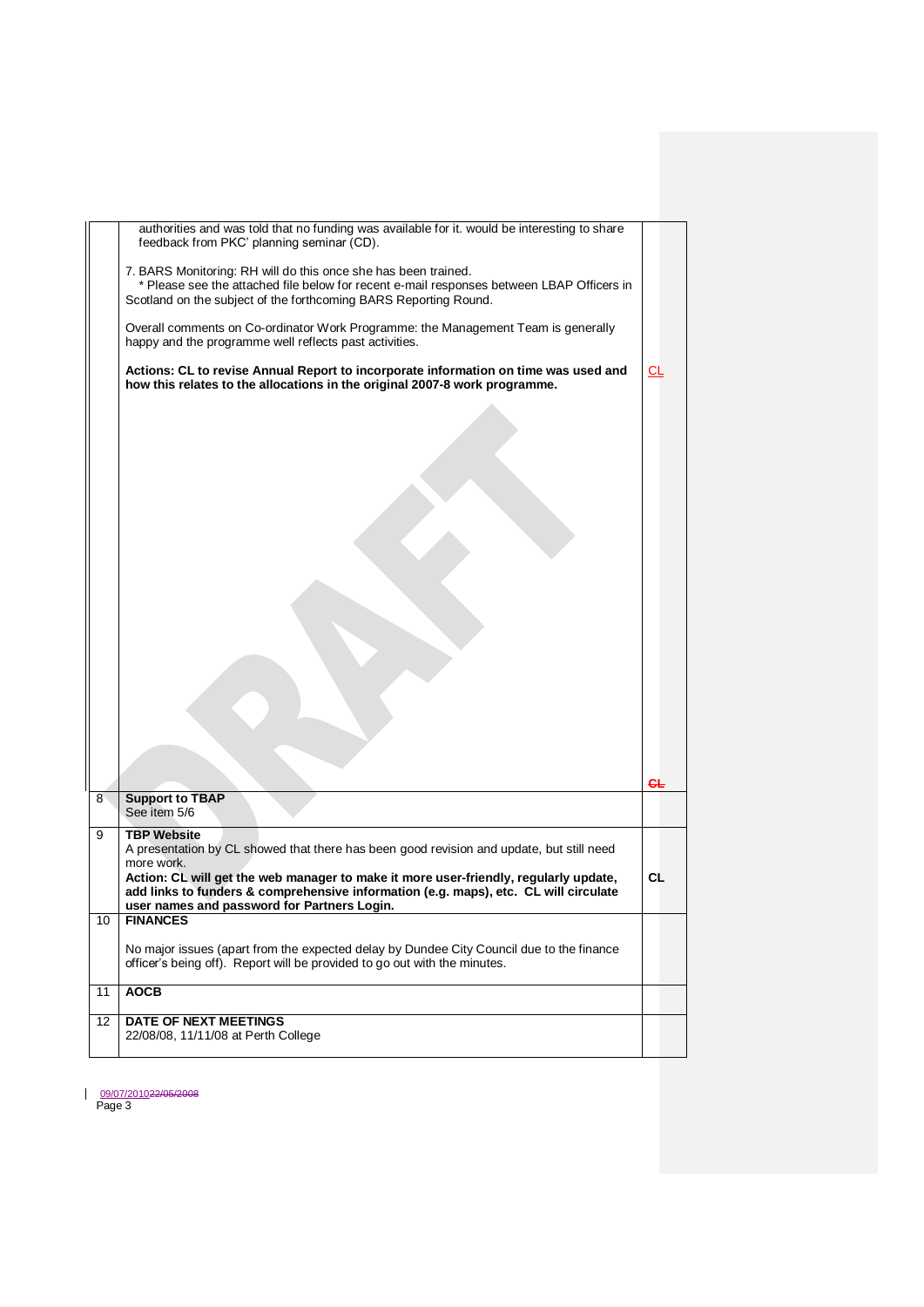|                         |                                                                                                                                                                 | <b>Formatted Table</b> |
|-------------------------|-----------------------------------------------------------------------------------------------------------------------------------------------------------------|------------------------|
| *BARS REPORTING         |                                                                                                                                                                 |                        |
| <b>ISSUES - general</b> |                                                                                                                                                                 |                        |
| comments from LBAP      |                                                                                                                                                                 |                        |
| <b>Partnerships</b>     |                                                                                                                                                                 |                        |
|                         |                                                                                                                                                                 |                        |
| Dumfries and Galloway   | The next BARS reporting round is intending to rely to a large extent on local<br>information put onto BARS. We have very little on BARS, primarily because      |                        |
|                         |                                                                                                                                                                 |                        |
|                         | many of actions were written pre-BARS and are not compatible. We're<br>working on this for our LBAP revision, but I doubt we'll be able to contribute           |                        |
|                         | much to the next UK BAP reporting round.                                                                                                                        |                        |
|                         |                                                                                                                                                                 |                        |
| Falkirk                 | We're in a similar (if not worse) position than D&G. We don't have actions on                                                                                   |                        |
|                         | BARS as our initial actions weren't compatible. We will endeavour to put                                                                                        |                        |
|                         | something on BARS once we have reviewed the LBAP, however our reviewed                                                                                          |                        |
|                         | action plans are likely to be very project focused and largely based on broad                                                                                   |                        |
|                         | habitats. I suspect it may be difficult to identify exactly which actions                                                                                       |                        |
|                         | impact on which UK BAP species or habitats and to what extent.                                                                                                  |                        |
|                         |                                                                                                                                                                 |                        |
|                         | I'm not sure this reporting round is going to get much from Falkirk via BARS,                                                                                   |                        |
|                         | unfortunately.                                                                                                                                                  |                        |
|                         |                                                                                                                                                                 |                        |
| Cairngorms              | The Cairngorms LBAP does not have any actions - just very general targets for                                                                                   |                        |
|                         | each habitat type. These do not fit into BARS at all (I tried once 18 months                                                                                    |                        |
|                         | ago and gave up).                                                                                                                                               |                        |
|                         |                                                                                                                                                                 |                        |
|                         | We've reviewed the LBAP and decided not to write another document but                                                                                           |                        |
|                         | stick with the original one as the general targets and issues we identified in                                                                                  |                        |
|                         | 2001/02 are all still relevant and we would continue with the habitat                                                                                           |                        |
|                         | approach. Having very general targets/ issues gives us lots of flexibility to                                                                                   |                        |
|                         | develop projects and take advantage of opportunities as they arise, and we                                                                                      |                        |
|                         | do not need to keep worrying about individual actions, who's doing them,                                                                                        |                        |
|                         | status, resourcing etc. The downside is that we have no monitoring                                                                                              |                        |
|                         | mechanism so we cannot measure how effective we are, or where we are                                                                                            |                        |
|                         | failing to achieve etc.                                                                                                                                         |                        |
|                         |                                                                                                                                                                 |                        |
|                         | What I am planning to do for BARS is use the Cairngorms National Park Plan                                                                                      |                        |
|                         | targets for biodiversity, which have actions and mile stones, outcomes etc.<br>all nicely set out in several linked tables (all done by CNPA staff). As most of |                        |
|                         | these targets came from the LBAP this will be a means of reporting in BARS                                                                                      |                        |
|                         | and monitoring what we are achieving.                                                                                                                           |                        |
|                         |                                                                                                                                                                 |                        |
| Mid Lothian             | Midlothian's LBAP is only just getting put on BARS. I am getting the Lothian                                                                                    |                        |
|                         | Wildlife Information Centre to put the LBAP on BARS and we have already hit                                                                                     |                        |
|                         | a couple of issues with our LBAP not being compatible with the BARS                                                                                             |                        |
|                         | reporting format. I am now taking a bit of comfort from the fact I am not                                                                                       |                        |
|                         | alone.                                                                                                                                                          |                        |
|                         |                                                                                                                                                                 |                        |
| <b>West Dunbarton</b>   | Still awaiting training, so has not even considered BARS input yet.                                                                                             |                        |
|                         |                                                                                                                                                                 |                        |
| Clackmannanshire        | I encountered this problem in the last reporting round in 2005 when working                                                                                     |                        |
|                         | in Bromley. At the time the LBAP was not entered into BARS but we had done                                                                                      |                        |
|                         | works that warranted reporting. The way we got around it was that if we had                                                                                     |                        |
|                         | something we wanted to report relating to UK priority species or habitats we                                                                                    |                        |
|                         | simply entered an action that related to it. We were fortunate that the LBAP                                                                                    |                        |
|                         | contained many actions that were acceptable to BARS or adaptable enough to                                                                                      |                        |
|                         | be entered in some format. However there were a few things we wanted to                                                                                         |                        |
|                         | report that were not in the LBAP in an acceptable format and so I entered in                                                                                    |                        |

J